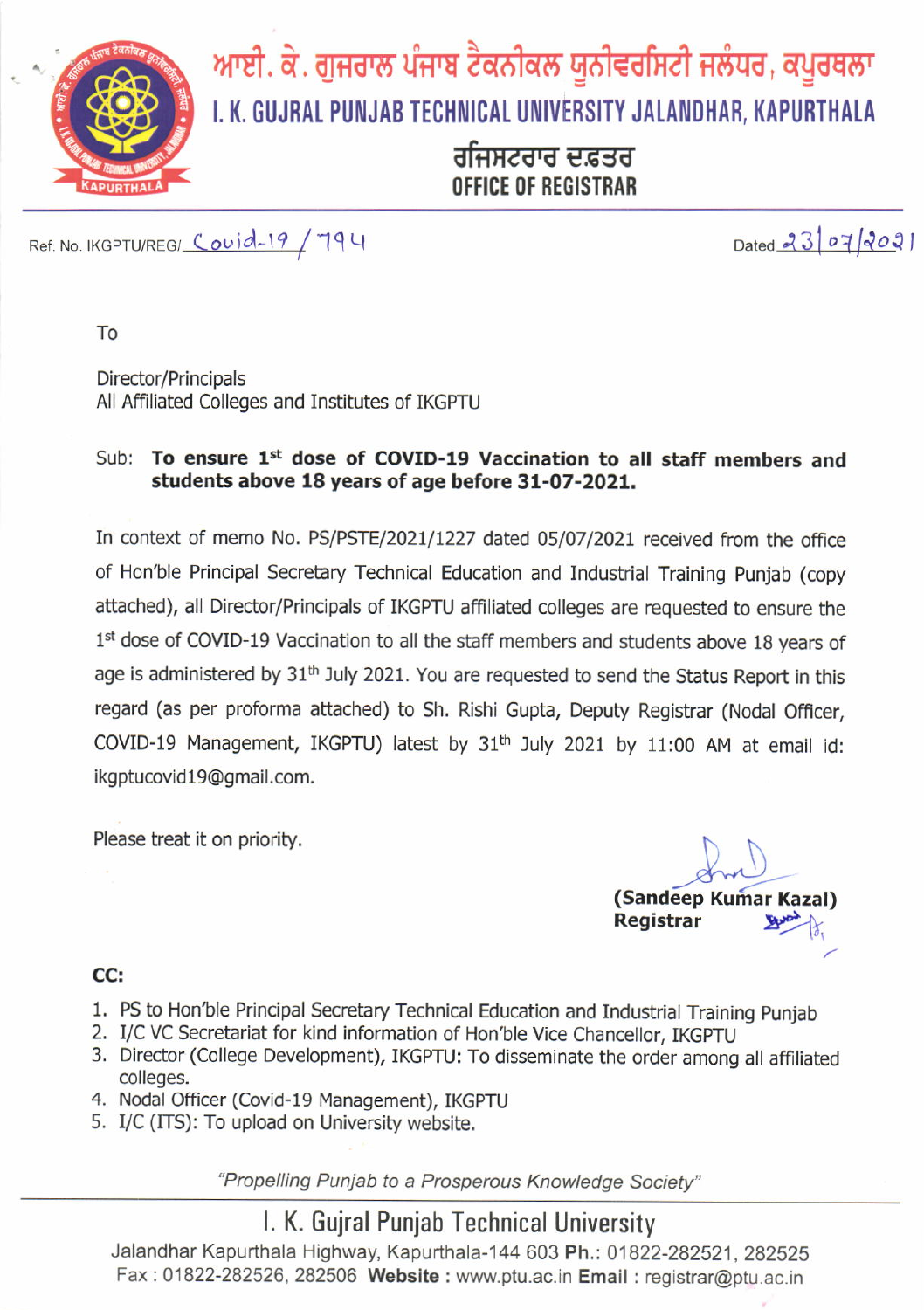#### ਪੰਜਾਬ ਸਰਕਾਰ

### ਤਕਨੀਕੀ ਸਿੱਖਿਆ ਅਤੇ ਉਦਯੋਗਿਕ ਸਿਖਲਾਈ ਵਿਭਾਗ। (ਤਕਨੀਕੀ ਸਿੱਖਿਆ-1 ਸ਼ਾਖਾ)

ਸੇਵਾ ਵਿਖੇ.

- ਵਾਇਸ ਚਾਂਸਲਰ, ਆਈ.ਕੇ. ਗੁਜਰਾਲ ਪੰਜਾਬ ਟੈਕਨੀਕਲ ਯੂਨੀਵਰਸਿਟੀ. ਜਲੰਧਰ। 1.
- ਵਾਇਸ ਚਾਂਸਲਰ, ਮਹਾਰਾਜਾ ਰਣਜੀਤ ਸਿੰਘ ਪੰਜਾਬ ਟੈਕਨੀਕਲ ਯੂਨੀਵਰਸਿਟੀ, ਬਠਿੰਡਾ।  $\overline{2}$ .
- ਵਾਇਸ ਚਾਂਸਲਰ, ਸ਼ਹੀਦ ਭਗਤ ਸਿੰਘ ਸਟੇਟ ਯੂਨੀਵਰਸਿਟੀ, ਫਿਰੈਜਪੁਰ। 3.
- ਵਾਇਸ ਚਾਂਸਲਰ, ਸਰਦਾਰ ਬੇਅੰਤ ਸਿੰਘ ਸਟੇਟ ਯੂਨੀਵਰਸਿਟੀ, ਗੁਰਦਾਸਪੁਰ।  $\ddot{4}$ .
- ਸਕੱਤਰ, ਪੰਜਾਬ ਰਾਜ ਤਕਨੀਕੀ ਸਿੱਖਿਆ ਅਤੇ ਉਦਯੋਗਿਕ ਸਿਖਲਾਈ ਬੋਰਡ, ਚੰਡੀਗੜ੍ਹ। 5.
- ਪੰਜਾਬ ਰਾਜ ਦੇ ਸਮੂਹ ਪ੍ਰਿੰਸੀਪਲ ਸਰਕਾਰੀ/ਗੈਰ ਸਰਕਾਰੀ ਇੰਜੀਨੀਅਰਿੰਗ ਕਾਲਜ। 6.
- ਪੰਜਾਬ ਰਾਜ ਦੇ ਸਮੂਹ ਪ੍ਰਿੰਸੀਪਲ ਸਰਕਾਰੀ / ਗੈਰ ਸਰਕਾਰੀ ਬਹੁ-ਤਕਨੀਕੀ ਕਾਲਜ। 7.
- ਪੰਜਾਬ ਰਾਜ ਦੇ ਸਮੂਹ ਪ੍ਰਿੰਸੀਪਲ /ਮੁੱਖੀ ਸਮੂਹ ਸਰਕਾਰੀ /ਗੈਰ ਸਰਕਾਰੀ ਉਦਯੋਗਿਕ 8. ਸਿਖਲਾਈ ਸੰਸਥਾਵਾਂ।

ਮੀਮੋ ਨੂੰ, PS/PSTE/2021/1227 ਮਿਤੀ: 05/07/2021

ਵਿਸ਼ਾ:- ਤਕਨੀਕੀ ਸਿੱਖਿਆ ਦੇ ਅਦਾਰਿਆਂ ਦੇ ਸਟਾਫ ਅਤੇ 18 ਸਾਲ ਦੀ ਉਮਰ ਤੋਂ ਵੱਧ ਦੇ ਵਿਦਿਆਰਥੀਆਂ ਨੂੰ ਮੁਹਿੰਮ ਦੇ ਤੌਰ ਤੇ vaccination ਕਰਵਾਉਣ ਬਾਰੇ।

ਆਪ ਨੂੰ ਆਖਿਆ ਜਾਂਦਾ ਹੈ ਕਿ ਰਾਜ ਦੇ ਸਾਰੇ ਤਕਨੀਕੀ ਸਿੱਖਿਆ ਦੇ ਅਦਾਰਿਆਂ ਦੇ ਸਾਰੇ ਸਟਾਫ ਅਤੇ ਸਾਰੇ 18 ਸਾਲ ਦੀ ਉਮਰ ਤੋਂ ਵੱਧ ਦੇ ਵਿਦਿਆਰਥੀਆਂ ਨੂੰ ਮਿਤੀ 31.07.2021 ਤੱਕ vaccination 己 ਪਹਿਲੀ dose ਦਵਾਈ ਜਾਵੇ।

2. ਇਸ ਸਬੰਧੀ ਪ੍ਰੋਗਤੀ ਦੀ ਨਿਮਨਹਸਤਾਖਰ ਵੱਲੋਂ ਹਰ ਮੰਗਲਵਾਰ ਨੂੰ ਸਵੇਰੇ 11 ਵਜੇ ਆਪ ਦੇ ਨਾਲ Video Conference ਰਾਹੀਂ ਸਮੀਖਿੱਆ ਕੀਤੀ ਜਾਵੇਗੀ।

ਅਨੁਰਾਗ ਵਰਮਾ, ਆਈ.ਏ.ਐਸ ਪ੍ਰਮੁੱਖ ਸਕੱਤਰ, ਤਕਨੀਕੀ ਸਿੱਖਿਆ ਅਤੇ ਉਦਯੋਗਿਕ ਸਿਖਲਾਈ ਵਿਭਾਗ, ਪੰਜਾਬ।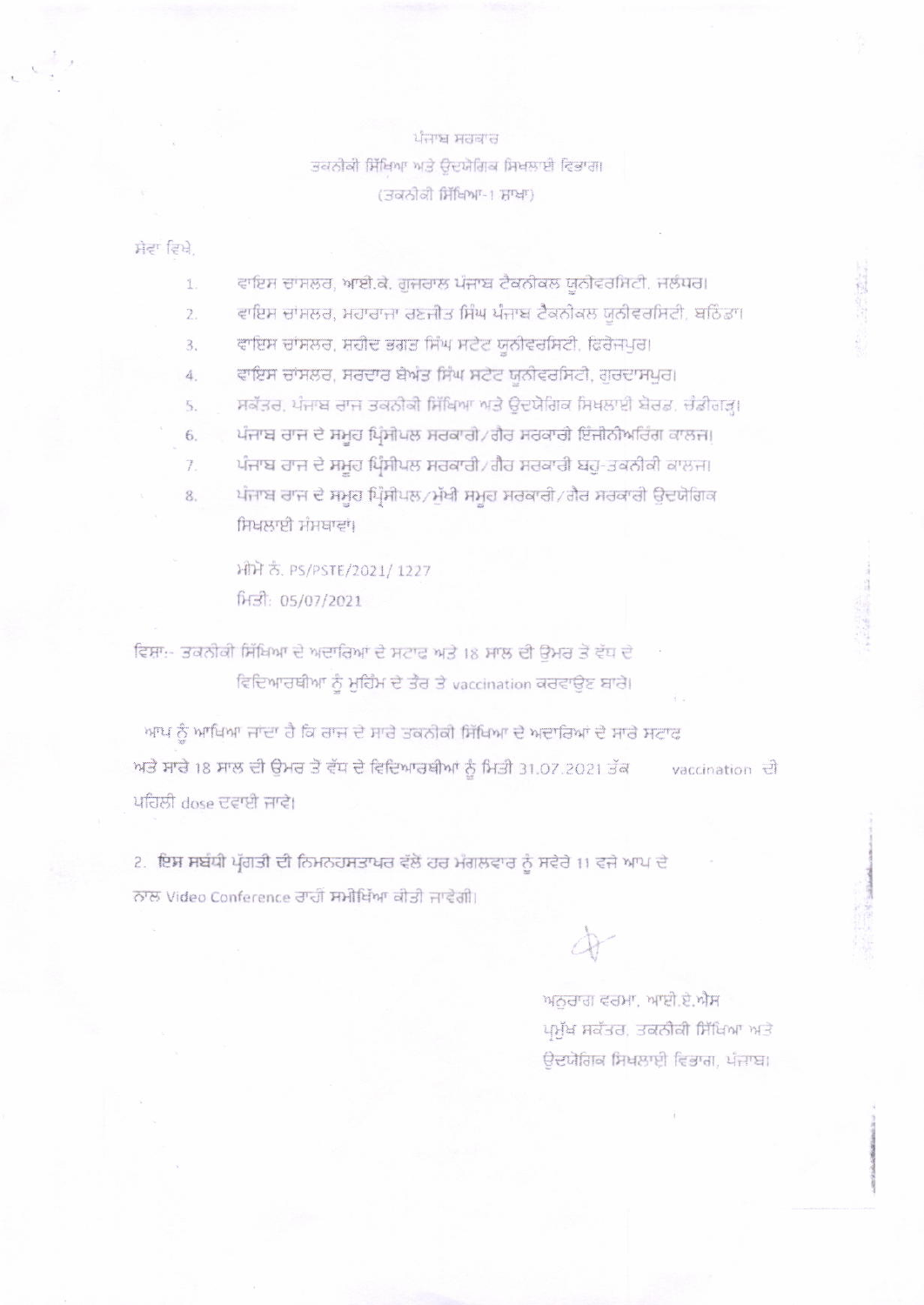#### ਪਿੰਠ ਅੰਕਣ ਨੰ. PS/PSTE/2021/1228 ਮਿਤੀ : 05/07/2021

ਉਪਰੋਕਤ ਦਾ ਉਤਾਰਾ ਹੇਠ ਲਿਖਿਆ ਨੂੰ ਕੀਤਾ ਜਾਂਦਾ ਹੈ

- ਪ੍ਰਮੁੱਖ ਸਕੱਤਰ, ਸਿਹਤ ਤੇ ਪਰਿਵਾਰ ਭਲਾਈ ਨੂੰ ਭੇਜਕੇ ਬੇਨਤੀ ਕੀਤੀ ਜਾਂਦੀ ਹੈ ਕਿ ਰਾਜ ਦੇ  $1.$ ਸਮੂਹ Civil Surgeons ਨੂੰ ਆਦੇਸ਼ ਦੇਣ ਦੀ ਕ੍ਰਿਪਾਲਤਾ ਕੀਤੀ ਜਾਵੇ ਕਿ ਉਹ ਰਾਜ ਦੇ ਤਕਨੀਕੀ ਸਿੱਖਿਆ ਦੇ ਅਦਾਰਿਆਂ ਦੇ ਵਿੱਚ ਵਿਸ਼ੇਸ਼ ਤੌਰ ਤੇ vaccination camp ਲਗਵਾਉਣ ਦੀ ਕਿਪਾਲਤਾ ਕਰਨ।
- ਰਾਜ ਦੇ ਸਮੂਹ ਡਿਪਟੀ ਕਮਿਸ਼ਨਰਜ ਨੂੰ ਭੇਜਕੇ ਬੇਨਤੀ ਕੀਤੀ ਜਾਂਦੀ ਹੈ ਕਿ ਉਹ ਰਾਜ ਦੇ  $2.$ ਤਕਨੀਕੀ ਸਿੱਖਿਆ ਦੇ ਅਦਾਰਿਆਂ ਦੇ ਵਿੱਚ ਵਿਸ਼ੇਸ਼ ਤੌਰ ਤੇ vaccination camp ਲਗਵਾਉਣ ਦੀ ਕ੍ਰਿਪਾਲਤਾ ਕਰਨ।
- ਸਟਾਫ ਅਫਸਰ/ਮੁੱਖ ਸਕੱਤਰ ਪੰਜਾਬ ਨੂੰ ਮੁੱਖ ਸਕੱਤਰ ਪੰਜਾਬ ਜੀ ਦੀ ਜਾਣਕਾਰੀ ਹਿੱਤ।  $3.$

ਪ੍ਰਮੁੱਖ ਸਕੱਤਰ ਤਕਨੀਕੀ ਸਿੱਖਿਆ ਅਤੇ ਉਦਯੋਗਿਕ ਸਿਖਲਾਈ ਵਿਭਾਗ, ਪੰਜਾਬ।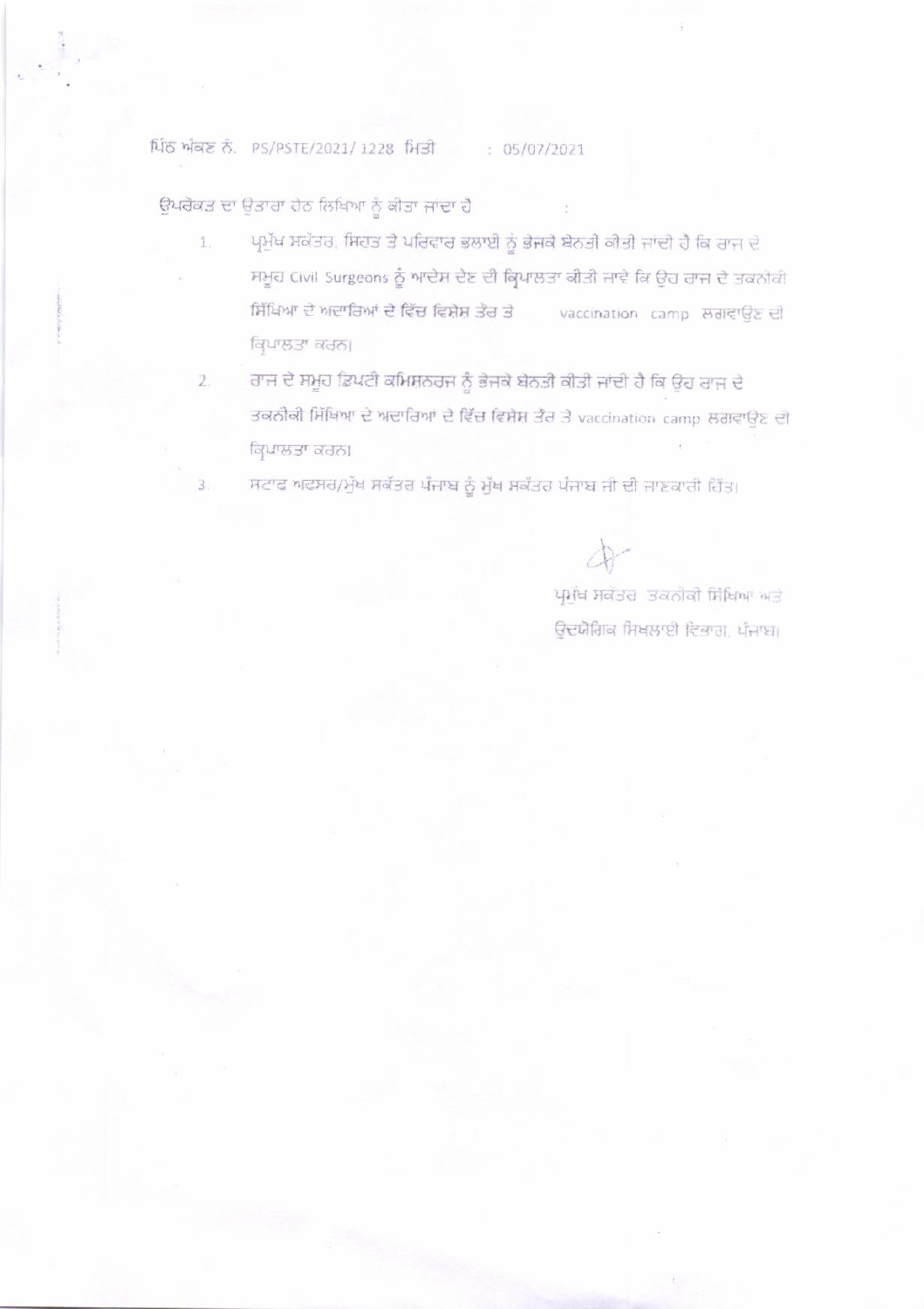### Vaccination Status Report

# (Faculty & Staff)

| (1) Name of College/Institution                                         |  |
|-------------------------------------------------------------------------|--|
| (2) Total No. of Faculty & Staff                                        |  |
| (3) Total No. of Faculty & Staff<br>Vaccinated                          |  |
| (4) Total No. of Faculty & Staff<br>Vaccinated for 1 <sup>st</sup> Dose |  |
| (5) Total No. of Faculty & Staff<br>Vaccinated for 2 <sup>nd</sup> Dose |  |

Signature of Director/Principal with Seal